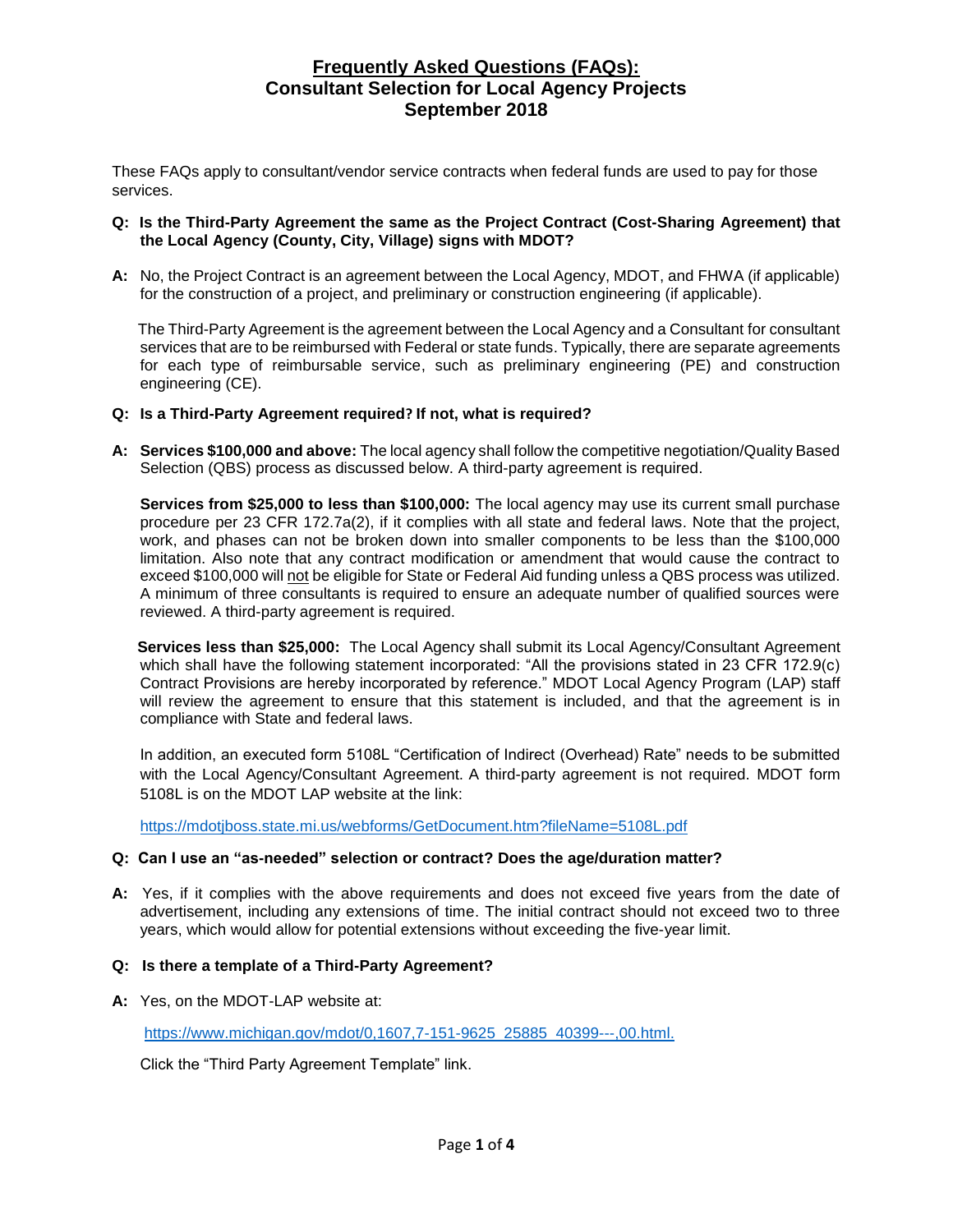## **Q: Can we edit the Third-Party Agreement Template?**

**A:** Yes, however all changes must be noted by the local agency, then reviewed and approved by MDOT. Please be aware that the changes will add additional time to the agreement approval process.

### **Q: Does the Third-Party Agreement have to be executed (signed and dated) by both the Local Agency and the Consultant prior to submitting to MDOT?**

**A:** It is at the Local Agency's discretion if they would like to have MDOT review the Agreement prior to execution. Local Agencies should consider the ease of obtaining the signatures prior to making this decision. If an executed agreement is received by MDOT and changes are required, the agreement will need to be revised, re-executed, and resubmitted. This could potentially lead to some delay. Please verify that the fixed fee does not exceed 15% of the total cost of the agreement.

### **Q: What is QBS? Is it required?**

**A:** QBS is an acronym for Qualifications-Based Selection. It is required by law for all consultant services which are greater than or equal to \$100,000 and reimbursed with Federal or state funds. It is also recommended that QBS be utilized if the costs could potentially exceed \$100,000. The QBS process ensures that the Consultant is selected based on project related qualifications, and not by low bid. **Cost-related items cannot be requested or considered in the selection process.**

### Selecting a Consultant Firm – General QBS Process Summary

- 1. The Local Agency issues a request for qualifications/proposal based on a scope of work.
- 2. Statements of qualifications that are based on established, publicly available criteria are evaluated.
- 3. A short-list of qualified firms is determined. Interviews with these firms may be held.
- 4. The firms are ranked according to qualifications/criteria.
- 5. The Local Agency selects the most qualified (highest-ranked) firm and negotiations begin.
- 6. If the proposal fee is acceptable (contract pricing is determined to be fair and reasonable based on the scope, complexity, professional nature, and estimated value of services), an MDOT-approved agreement is executed by the Local Agency and Consultant and submitted to MDOT.
- 7. If an agreement cannot be reached with the top-ranked firm, those negotiations are ended, and negotiations begin with the next-most-qualified firm.

Please refer to the following MDOT Policies and Procedures for more information: [https://www.michigan.gov/documents/mdot/Consultant\\_Management\\_Local\\_Agency\\_Vendor\\_Pro](https://www.michigan.gov/documents/mdot/Consultant_Management_Local_Agency_Vendor_Procurement_Guidance_527793_7.pdf) [curement\\_Guidance\\_527793\\_7.pdf](https://www.michigan.gov/documents/mdot/Consultant_Management_Local_Agency_Vendor_Procurement_Guidance_527793_7.pdf)

### **Q: How long and where should I publish an RFP/RFQ? What if fewer than three firms respond?**

**A:** A RFP/RFQ shall be posted for a minimum of three weeks from issuance and made publicly available through media sources (newspapers, trade group listserv/publications, local agency website, etc.). If fewer than three firms respond, and the Local Agency would like to proceed, a representative of the local agency shall contact its MDOT LAP engineer for authorization in writing to proceed with negotiations. The local agency must include documentation stating how the project was advertised and the reasons they feel justified in proceeding with the lone or most qualified firm.

# **Q: What is a Certification of Indirect (Overhead) Rate?**

**A:** This is a form (MDOT 5108L) that provides assurance that the Consultant overhead rate is based only on allowable costs in accordance with the Federal Acquisition Regulations (FAR) 48 CFR Part 31. The form is on the MDOT LAP website at the link: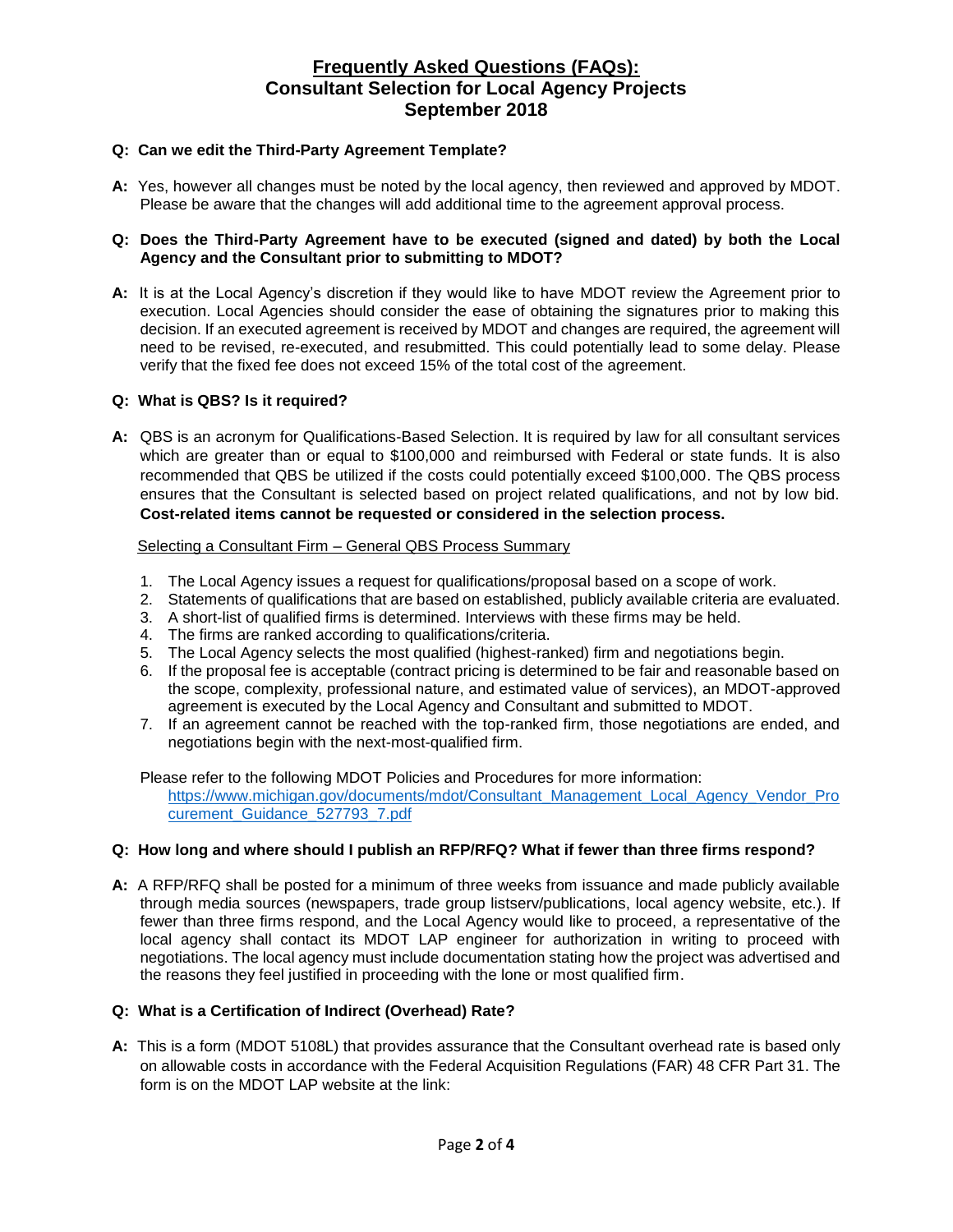#### <https://mdotjboss.state.mi.us/webforms/GetDocument.htm?fileName=5108L.pdf>

as well as in the Third-Party Agreement Template.

Please be aware that overhead rate in the "derivation of cost" shown within the Third-Party Agreement must match the Form 5108L. It must be completed by the prime consultant for themselves and any subconsultants.

### **Q: What is the "Technical Evaluation"?**

**A:** MDOT needs to know that the Local Agency has reviewed the Third-Party agreement and finds that the hours and personnel assigned to the project appear reasonable for the scope of work needed. For auditing and negotiating purposes, the Local Agency is required to develop its own estimate of hours and cost (and place in the project file) prior to negotiations. The Local Agency must notify the MDOT Staff Engineer of its evaluation and acceptance of the consultant's proposal. This can be handled as simply as an email stating, "We find that the hours and personnel assigned to this project appear reasonable for the scope of work required."

#### **Q: How long does it take for a Third-Party Agreement to be Authorized? Who do I contact to get a status update?**

**A: T**here may be as many as three reviews that have to take place with a submitted Third-Party Agreement- Staff Engineer, Contract Engineer, and MDOT's Office of Commission Audit (OCA). Each review is done consecutively, and each may find things that need to be addressed by the Local Agency prior to moving forward. If the agreement is over \$100,000, then the OCA will be the final reviewer, which does add time to the review. If it is \$25,000 to \$100,000, the MDOT Staff Engineer and Contract Engineer will review. For agreements less than \$25,000, only the Staff Engineer will review. The review process could take anywhere from several days to several weeks depending on the contract amount and complexity of the project.

Please contact your MDOT Staff Engineer by email or phone as needed to inquire about the status of your approval.

### **Q: Are obligation, approval and authorization the same thing? At what point may the consultant start work?**

**A:** Obligation, approval and authorization are not the same. **Obligation** is when the funding is officially designated to the project. Up until obligation, money is assigned to a programmed project, but nothing is official or guaranteed. This typically happens after MDOT approved final plans, supporting documents and S/TIP clearance have been submitted (i.e. you need **approval** from your staff engineer for the job to be submitted for obligation). MDOT operates on a first come, first serve basis until all the funding for the fiscal year is gone. Once obligation has been received from the State or FHWA, charges eligible for reimbursement can start to be incurred.

All costs or charges prior to obligation are not eligible for reimbursement. For Preliminary Engineering (PE), reimbursable costs start at the date of obligation and for Construction Engineering (CE) work, costs incurred after the letting date of the project are reimbursable

The **authorization** is a written 'go ahead' from MDOT written by the MDOT Staff Engineer authorizing reimbursement of the reimbursable costs in LARS (Local Agency Reimbursement System) and means that all other items have been reviewed and approved. Authorizations are based on the date of obligation, but the actual reimbursement of costs to the local agency cannot happen until everything (cost sharing agreement, executed third party agreement, authorization, etc.) is signed. Work begun prior to Authorization is at the Local Agency's own risk, with no guarantee that federal funds may be reimbursed.